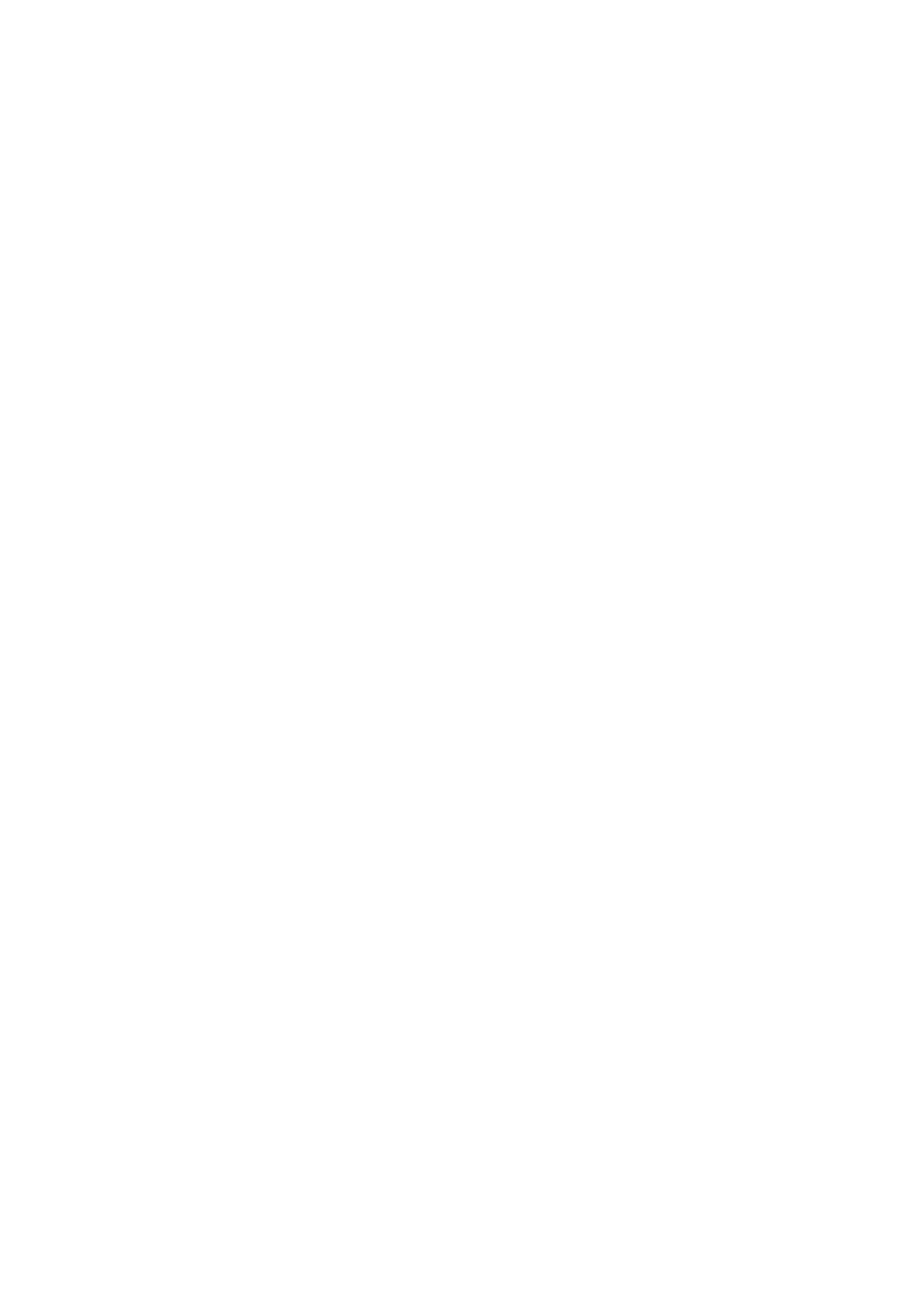

Note: a roll-call was conducted that ascertained the following members were in attendance at the commencement of the meeting  $\checkmark$ .

| Cr L Cooper    | $\checkmark$ | <b>IMSB Chair David Taipari</b> | $\checkmark$ |
|----------------|--------------|---------------------------------|--------------|
| Cr J Bartley   | $\checkmark$ | <b>IMSB Member Glenn Wilcox</b> | $\checkmark$ |
| Cr C Casey     |              | <b>Cr S Stewart</b>             | ✓            |
| Cr E Collins   | $\checkmark$ | Cr P Young                      |              |
| Cr S Henderson | $\checkmark$ | Mayor P Goff                    |              |
| Cr D Newman    | $\checkmark$ | Deputy Mayor B Cashmore         |              |

## **1 Apologies**

Resolution number REG/2022/6

MOVED by Cr L Cooper, seconded by Cr E Collins:

## **That the Regulatory Committee:**

**a) accept the apologies from Mayor P Goff and Deputy Mayor B Cashmore for absence on council business.**

**CARRIED**

### **2 Declaration of Interest**

There were no declarations of interest.

#### **3 Confirmation of Minutes**

*Cr Dr C Casey joined the meeting at 10.03am.* Resolution number REG/2022/7 MOVED by Cr L Cooper, seconded by IMSB Member G Wilcox:

#### **That the Regulatory Committee:**

**a) confirm the ordinary minutes of its meeting, held on Tuesday, 8 February 2022, including the confidential section, as a true and correct record.**

**CARRIED**

# **4 Petitions**

There were no petitions.

# **5 Public Input**

There was no public input.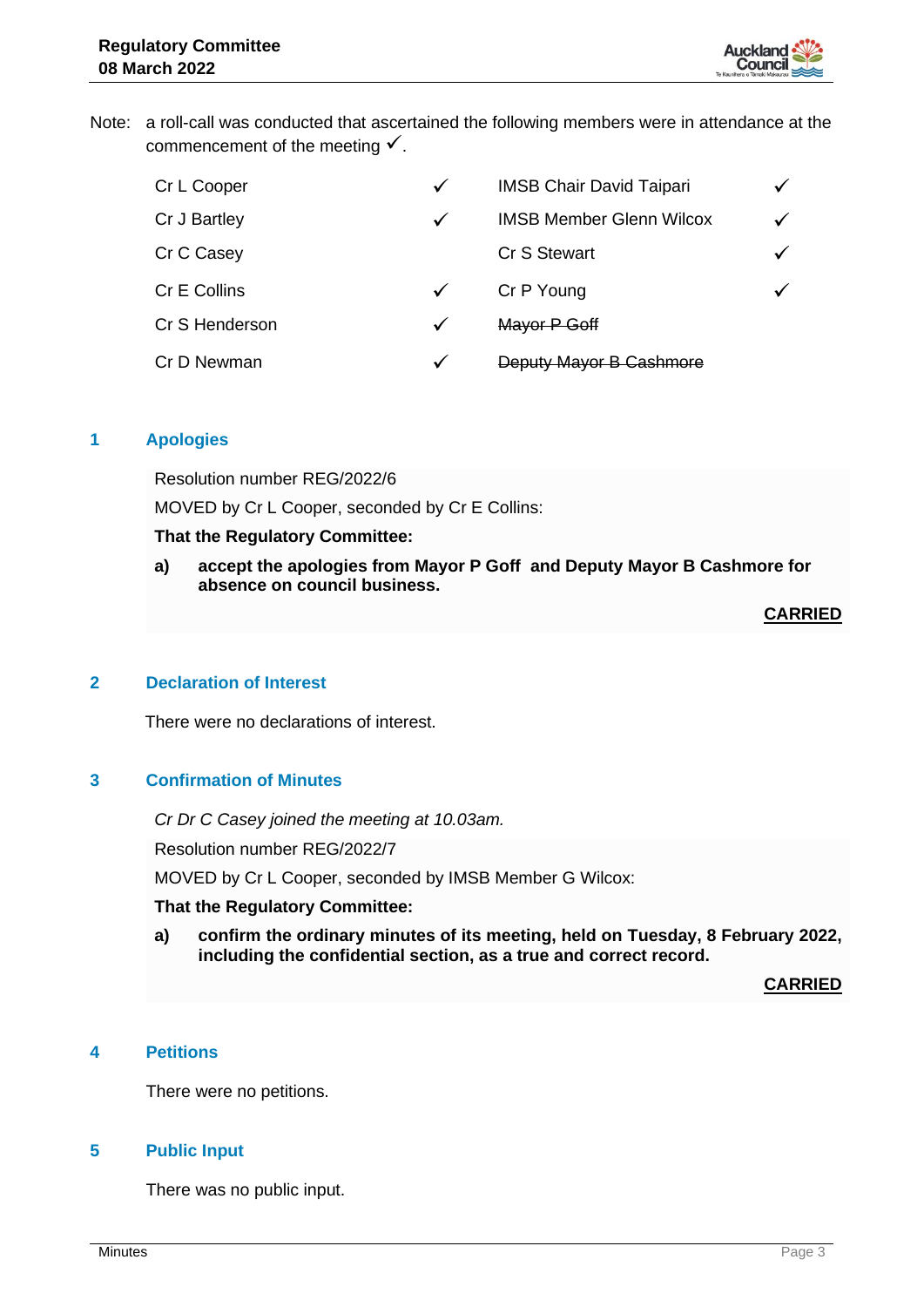

# **6 Local Board Input**

# **6.1 Local Board Input: Kaipātiki Local Board, Devonport-Takapuna Local Board and Hibiscus and Bays Local Board - Compliance and Bylaw Enforcement**

John Gillon, Chair Kaipātiki Local Board, Ruth Jackson, Chair Devonport-Takapuna Local Board, Gary Brown, Chair Hibiscus and Bays Local Board, Julia Parfitt, Member Hibiscus and Bays Local Board, and Alexis Poppelbaum, Member Hibiscus and Bays Local Board were in attendance to address the meeting regarding compliance and bylaw enforcement.

A PowerPoint presentation was provided, a copy has been placed on the official minutes and is available on the Auckland Council website as a minutes attachment.

Resolution number REG/2022/8

MOVED by Cr D Newman, seconded by Cr L Cooper:

#### **That the Regulatory Committee:**

**a) receive the presentation from the Devonport-Takapuna, Hibiscus and Bays, and Kaipātiki Local Boards, thank John Gillon, Chair of Kaipātiki Local Board, Ruth Jackson, Chair Devonport-Takapuna Local Board, Gary Brown, Chair Hibiscus and Bays Local Board, Julia Parfitt and Alexis Poppelbaum, Members Hibiscus and Bays Local Board for their attendance regarding compliance and bylaw enforcement.**

## **CARRIED**

#### **Attachments**

A 8 March 2022, Regulatory Committee Item 6.1: Kaipātiki Local Board, Devonport-Takapuna Local Board, Hibiscus and Bays Local Board - Compliance and Bylaw Enforcement, presentation.

# **7 Extraordinary Business**

There was no extraordinary business.

#### **8 Initiation of bylaw projects in 2022**

Resolution number REG/2022/9

MOVED by Cr E Collins, seconded by Cr C Casey:

#### **That the Regulatory Committee:**

- **a) whakatuu / approve the start of the review for the following five Auckland Council bylaw-related projects in accordance with the scope and timeframes outlined in the agenda report:**
	- **i) review of the Auckland Council Air Quality for Indoor Domestic Fires Bylaw 2017**
	- **ii) review of the Auckland Council Cemeteries and Crematoria Code of Practice 2014**
	- **iii) review of the Auckland Council Health and Hygiene Code of Practice 2013**
	- **iv) investigation of the regulation of signage at alcohol off-licence premises**
	- **v) assessment of request for a set net fishing ban at Matakatia Bay.**

# **CARRIED**